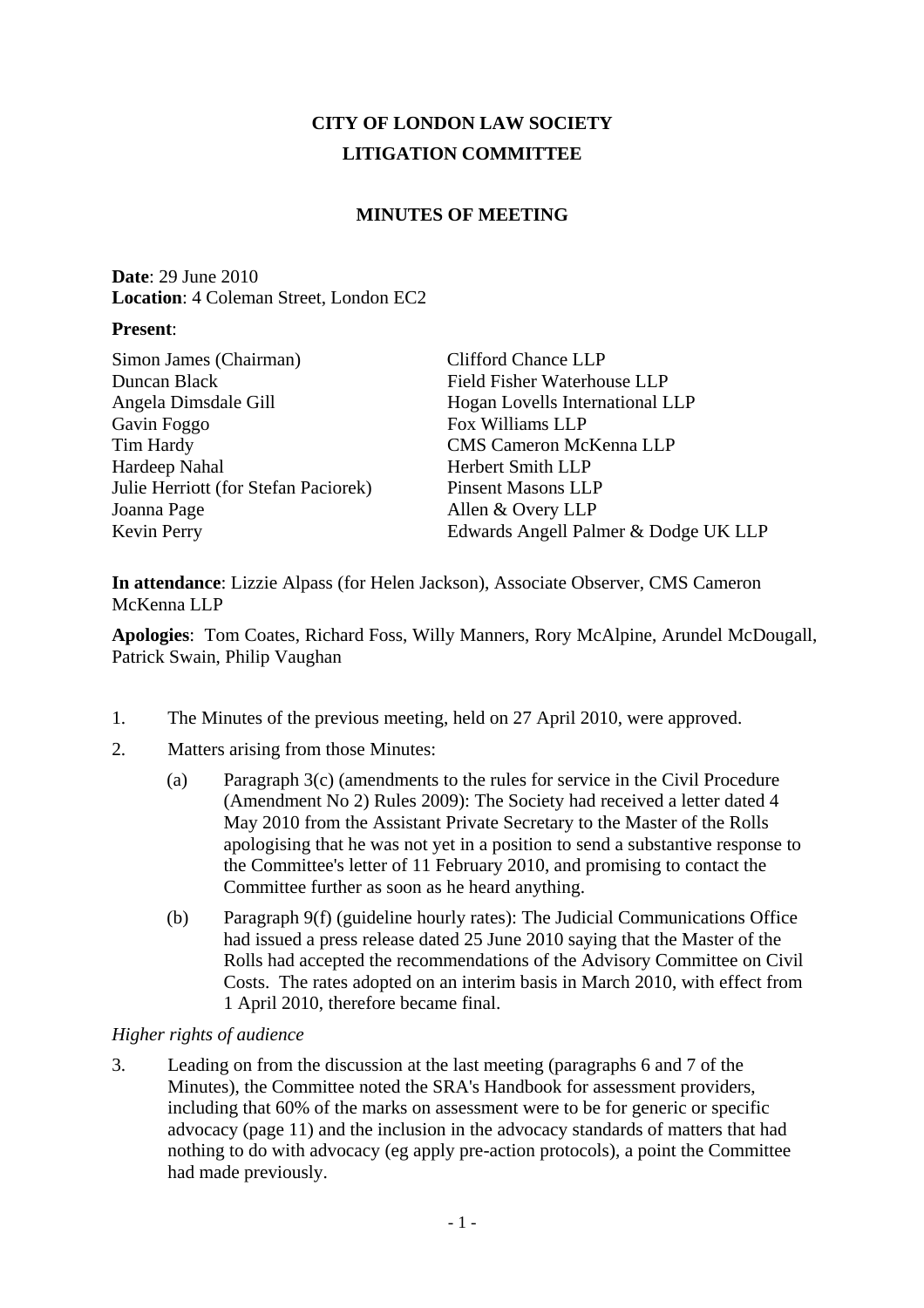4. The Committee felt that there should be a level playing field between solicitors and barristers as far as rights of audience are concerned. It also noted that the College of Law's fees of over £2000, in addition to the lost fee-earning time, for advocacy courses and assessments, could discourage, in particular, smaller firms from allowing their lawyers to obtain higher rights. The Committee agreed to send a short letter to the SRA expressing its concerns.

### *EU bank attachment orders*

5. The Committee noted the questionnaire put out by those conducting the impact assessment for the European Commission in relation to the Commission's proposal to allow pre-judgment orders to be made in one member state attaching bank accounts in another member state. The time for returning the questionnaire had recently passed, but any firms or their clients interested should still be encouraged to complete and return the questionnaire.

# *Mayor's and City Court*

- 6. The Committee considered the proposal by the Ministry of Justice to close the Mayor's and City Court and to transfer its work to the Central London County Court and the Clerkenwell and Shoreditch County Court. The Chairman said that the Society had been informed that there was to be a meeting of court users on 8 July 2010 at 4.30pm.
- 7. The members of the Committee did not have significant experience of using the Mayor's and City Court, but did not oppose the proposal to close it in principle, provided that adequate arrangements were made at these other County Courts to handle the increased business. The administrative arrangements at the Central London County Court in particular had, historically, been poor.

### *Bar Council consultation on contractual terms of work for barristers*

- 8. The Bar Council had issued a consultation paper dated April 2010 on contractual terms of work for barristers. The paper argued that the honorarium basis on which barristers are generally paid was "an anachronism and has long been obsolete". It proposed that barristers should be instructed on a contractual basis, and included at Annexe 4 proposed terms of business for barristers, which, it contended, should become the "de facto default terms of work for barristers".
- 9. The Committee agreed in principle that barristers should provide their services on a contractual basis, like all other professionals. The Committee also accepted that it was impracticable to negotiate on each occasion a barrister was instructed the full terms on which those instructions were given. It was, therefore, appropriate for there to be standard or default terms of business, which could be used, subject to amendment, if the parties wished to do so.
- 10. The terms of business proposed by the Bar Council for this purpose were, however, wholly unacceptable. They were entirely one-sided, and failed to reflect market realities or reasonable client expectations. The Committee felt that the Legal Services Board should not approve the necessary changes to the Bar's Code of Conduct unless and until the Bar Council negotiates and agrees with all appropriate interested parties balanced terms of business. The Litigation Committee would be prepared to take part in any such negotiations.

*SRA's draft Code of Conduct*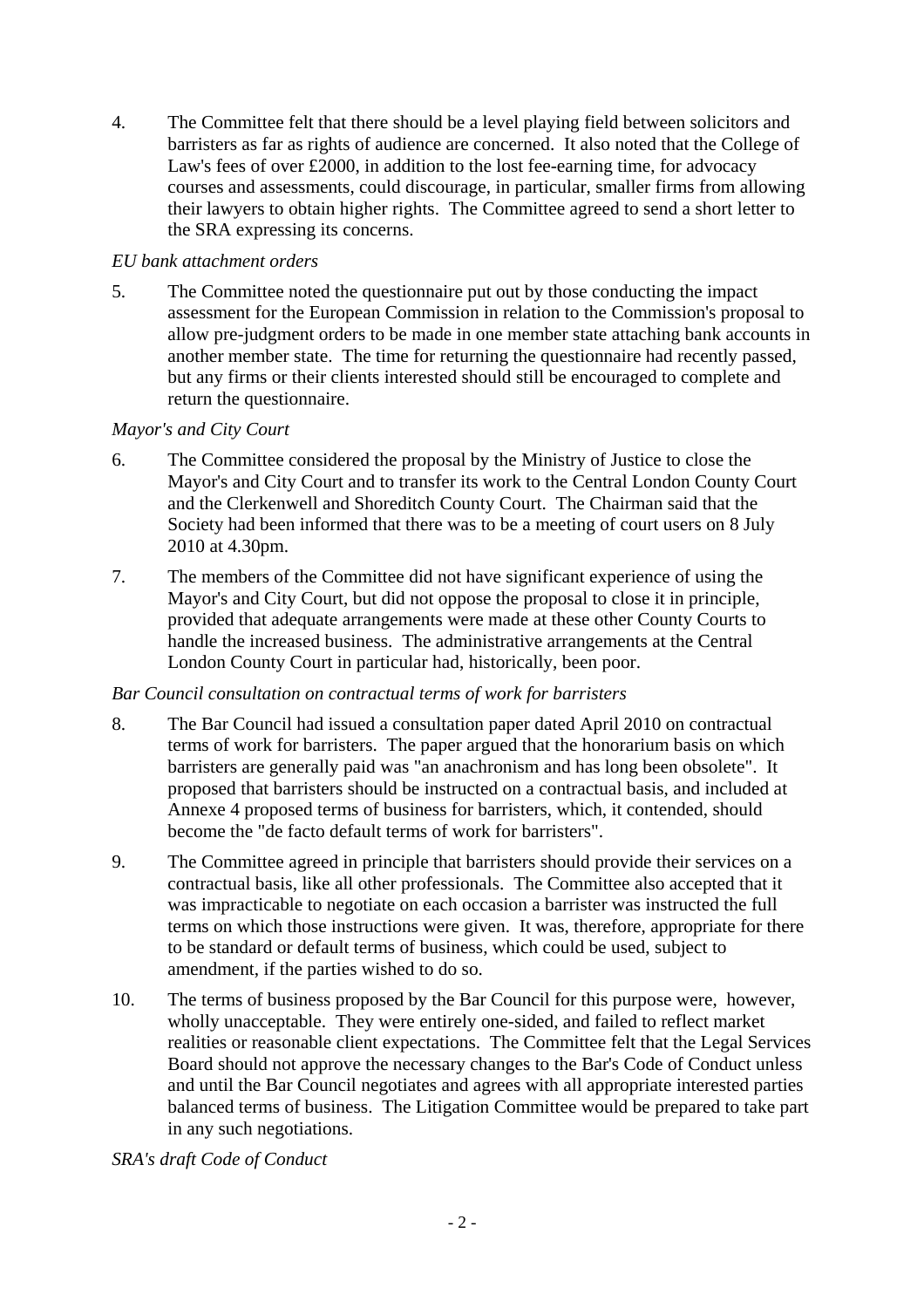- 11. The Chairman said that the SRA (encouraged by the Legal Services Board) proposed to move to "outcomes-focused regulation", instead of relying on a detailed rulebook. The SRA intends to implement the new Code in October 2011. The City of London Law Society supported this move in principle, subject to considering the terms of the proposed new Code of Conduct. The Committee was asked to provide comments on the SRA's draft Code of Conduct to the Professional Rules and Regulation Committee, which would co-ordinate the Society's response.
- 12. The Committee considered Chapter 5 (Your client and the court) of the draft Code of Conduct. It noted that, in most cases, redrafting the current code of conduct in terms of outcomes rather than rules was a change of form rather than of substance. Comments on the draft of Chapter 5 included the following:
	- (a) Outcome 6. This was felt to be too broad, and should be confined to safeguarding the wellbeing of a solicitor's own client, not of the other side in litigation.
	- (b) Indicative behaviour B. While solicitors should advise their clients of the consequences of failing to comply with a court order, it is less obvious that solicitors should be professionally obliged to advise their clients to comply with court orders. That was a matter for clients to decide. The advice that solicitors could give on such matters should not be dictated by the Code of Conduct.
	- (c) Indicative behaviour D. This was felt to be too vague.
	- (d) Indicative behaviour E. There was discussion as to whether solicitors should require their clients' consent before correcting solicitors' own inadvertent mistakes, but, particularly in view of the potential overlap with indicative behaviour F, it was agreed that this should remain.
	- (e) Indicative behaviour H. It was not clear what this added to Indicative behaviour C.
	- (f) Indicative behaviours I(ii) and J(ii). These overlap, and it is not clear why the wording is not consistent.
- 13. The Committee also:
	- (a) wondered whether it was appropriate to impose a professional obligation on solicitors to run a practice "in accordance with proper governance" (Principle 8); and
	- (b) questioned whether an obligation only to enter to fee agreements considered by solicitors to be in their clients best interests (Chapter 1, Outcome 5) was appropriate or practicable.

### *Other business*

- 14. In addition:
	- (a) The Committee considered the application by Geraldine Elliott of Reynolds Porter Chamberlain to become a member of the Committee. The Committee would be delighted to welcome Geraldine as a member.
	- (b) The Chairman reported on a meeting of the Society's Committee Chairs held on 10 June 2010. He noted, in particular, that the Society was keen to secure publicity for the work of its Committees.